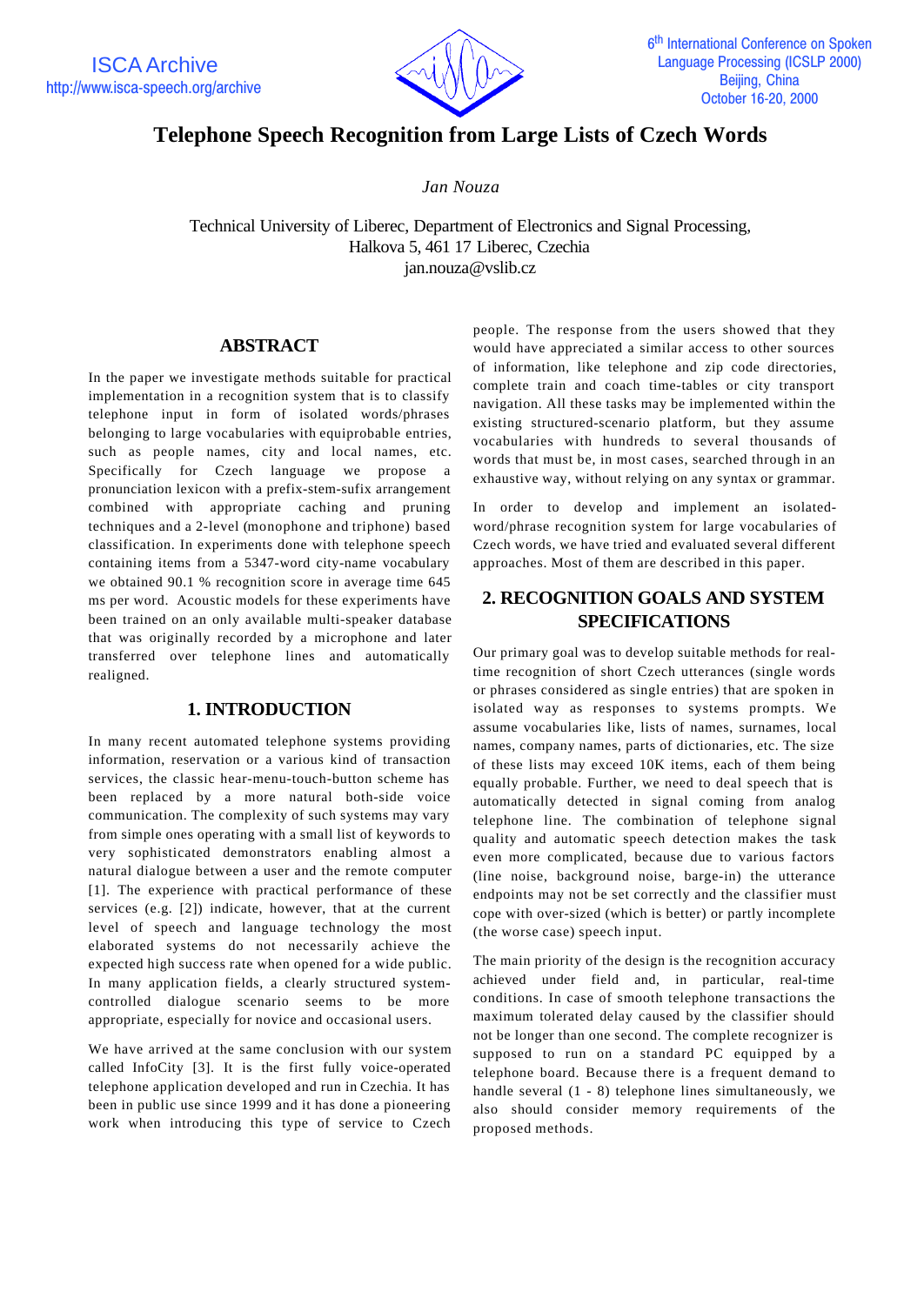#### **2.1. Evaluation conditions**

For evaluation purposes we have collected four test databases based on the following vocabularies:

- 1. Names 360 Czech first names,
- 2. Surnames 800 selected Czech surnames,
- 3. City names 5346 local names,
- 4. Voc10k 10 000 most frequent Czech words.

More details about the vocabularies and their complexity can be found in [4]. Each test database consists of 2000 items recorded by 10 speakers over 2 different phone (fixed) lines and captured in the same way as in the target telephone recognition system.

## **3. SPEECH PROCESSING AND MODELING**

Here we briefly describe the speech processing procedures that are common for all the methods investigated in the following sections.

### **3.1. Signal parameterization**

The signal received from the telephone line is sampled at 8 kHz/ 16 bit rate and processed in frames 20 ms long every 10 ms. The frame vector consists of 20 features, from which the first 18 are employed for the classification. It is 8 LP cepstral and 8 delta coefficients, delta and delta-delta log energy. The static parameters, biased due the microphone and line characteristics, are normalized over the whole captured utterance by means of the well-known CMS (cepstral mean subtraction) technique.

#### **3.2. Endpoint detection**

The presence of the speech in the analyzed signal is detected using the log energy and measuring the relative change of spectrum (the last two features). Trigger thresholds are continuously updated from values belonging to the varying background noise. In order to eliminate at least some errors caused by the detector, the frame sequence supposed to be speech is augmented by including also a certain number of frames (typically 10) before and after the automatically determined endpoints. These extra frames contain either noise and then they are covered by a noise model or they add a part of speech that would be otherwise missing.

#### **3.3. Phoneme and word models**

The basic recognition units are phonemes. For Czech language we use the set containing 41 phonemes as they were defined in [5]. In our system each phoneme

(including silence and background noise) is modeled by a three state left-to-right HMM. All vocabulary items, more precisely their phonetic transcriptions, are represented by a linear concatenation of corresponding phoneme models.

The models of Czech phonemes have been trained on a database that contains about 15 hours of speech (specially constructed phonetically rich sentences) recorded through various types of microphones by 70 speakers [6]. The database, that had been annotated and segmented on a phoneme level, served for training both context-independent (monophone) and context-dependent (triphone) models. However, when tested on the evaluation databases (those mentioned in section 2.1), the triphone models yielded only a minor improvement (not more than 1 %) paid by an enormous increase in computation time. This will be further discussed in section 4.1.

## **3.4 Telephone speech models**

Unfortunately, the above models are not appropriate for telephone speech recognition, even if the CMS technique is employed. To get better models, first we had to fit the training data to the target environment. We did it simply by transferring the whole annotated database through a phone line. The data was replayed, sentence by sentence, from a loudspeaker to an adjacent telephone microphone and sent through lines and switchboards to the computer with a telephone board. In this way we obtained recordings that had most characteristics of true telephone speech. We repeated this transfer for two types of phone sets and two different paths to simulate a larger variability in channel transfer conditions. Automatic phonetic segmentation of the new signal has been accomplished using correlation with the previously labeled original signal. After training a new set of models, the recognition results improved significantly and yielded a level that was only 1 - 3 % lower compared to the tests done with the same vocabulary but microphone speech.

## **4. DESIGNING A CLASSIFIER FOR A LARGE VOCABULARY**

In this section we consider various arrangements and different parameter settings of a classifier that should be appropriate for the recognition from a large list of Czech words. When comparing different approaches we will aim at getting best recognition rates in minimum time. Within this section we will use mostly the City name database as the benchmarking data. It contains 5346 local names, which is the complete list of Czech cities and villages. The length of the items in this list ranges from 2 to 34, with the mean being 8.7 phonemes per word. All the experiments were conducted on a PC running at 600 MHz.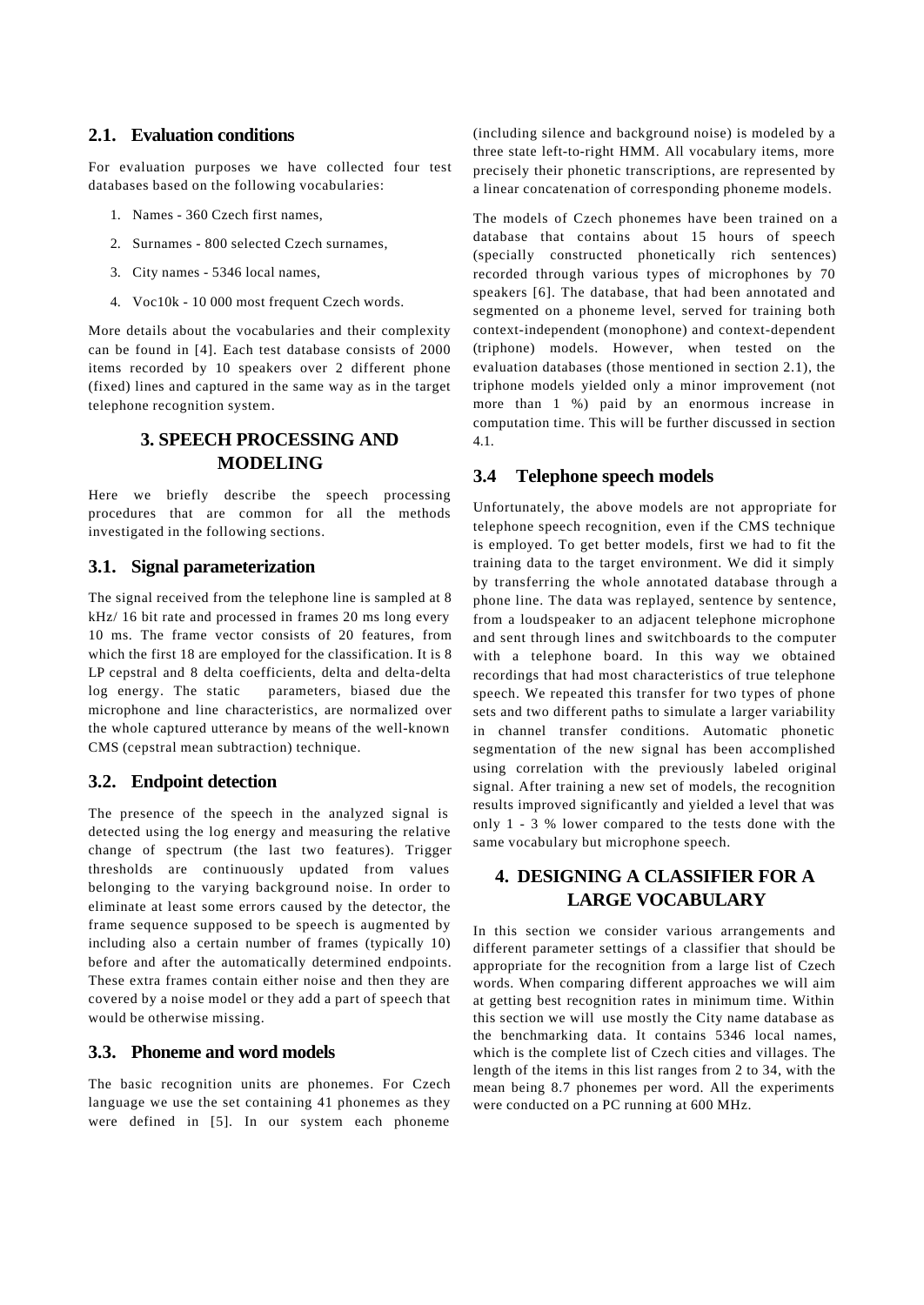#### **4.1. Choosing an appropriate model type**

The main parameters that influence the recognition rate are the type and size of the phoneme models. We have trained both the monophone and triphone models, using 8, 16 and 32 gaussian mixtures per state. Employing these models in the tests done with the City name evaluation database we obtained values that are summarized in Table 1. We can notice a) the number of mixtures plays a more significant role in case of monophones and b) for the higher number of mixtures the triphones outperform the monophones in an almost negligible way.

|  | <b>Table 1.</b> - Recognition results obtained for different |  |  |
|--|--------------------------------------------------------------|--|--|
|  | phoneme model types in the City name (5346 word) task.       |  |  |

| <b>Model type</b>       | Recog. rate $[\%]$ |
|-------------------------|--------------------|
| monophones, 8 mixtures  | 86.7               |
| monophones, 16 mixtures | 88.9               |
| monophones, 32 mixtures | 89.8               |
| triphones, 8 mixtures   | 88.8               |
| triphones, 16 mixtures  | 89.6               |
| triphones, 32 mixtures  | 90.1               |

## **4.2. Likelihood values caching**

While the previous subsection dealt with the score, now we will focus on the computation time. From this point of view the most critical issue is the calculation of state output likelihoods, especially in case of larger numbers of mixtures. Fortunately, in a phoneme based system the need for these calculations can be drastically reduced by caching the already computed values and reusing them if the same frame is matched to the same state. The frequency of repeated calculations for the same framestate pair is very high for monophones, because there are only 41 x 3 different states. Moreover, the cache hit rate increases with increasing the vocabulary. For illustration, in case of the City name vocabulary, 99.8 % calls for the likelihood evaluations can be served by the cache. Obviously, this rate is much lower for triphones, where we have 3810 states. The impact of the caching scheme on the computation time is demonstrated in Table 2.

**Table 2.** - Comparison of recognition times for the best models from Table 1 in case the likelihood cache is employed. (At this stage no other optimization techniques are considered.)

| <b>Model type</b>   | Rec. rate $[%]$ | Aver. recog. time |
|---------------------|-----------------|-------------------|
| monophones, 32 mix. | 89.8            | 3 020 ms          |
| triphones, 32 mix.  |                 | 28 910 ms         |

## **4.3. Lexicon organization**

#### **4.3.1 Linear lexicon**

All the above described experiments were conducted in a very conservative way, using a linear lexicon (each word represented by a complete sequence of its phonemes) and a serial method of classification (word after word). This approach is easy for direct implementation and thus it may serve for the purpose of checking the performance and score values obtained by more sophisticated methods.

#### **4.3.2 Tree lexicon**

The idea of arranging a pronunciation lexicon into a tree form is old [7], however, it has been used in most recent speech recognition systems. It not only reduces the memory needed for storing the vocabulary but it perfectly fits with the search methods based on dynamic programming (DP). It actually introduces another level of caching, because the same prefix part belonging to different words can be processed only once.

The concept of the shared initial parts is applicable both to the serial and parallel classification scheme. In the former case it may lead to the strategy described in [4]. The vocabulary is arranged according to the alphabetic order so that the adjacent words share larger or smaller areas in the frame-state plane, which reduces the space to be searched by the DP algorithm. In the latter approach the words are processed in parallel, frame by frame. Generally, this requires a larger memory space and some overhead operations when compared with the serial classifier. However, if the Viterbi search computation is well organized, we may suffice with only one vector of accumulated likelihoods, in which old values (those from the previous frame evaluation) are continuously updated by new values in a bottom-top direction. However, the most important advantage of the parallel processing is the possibility to introduce pruning techniques.

#### **4.3.3 Prefix-stem-suffix lexicon**

The Czech language is known for its complex morphology, based on the frequent use of prefixes and suffixes. This fact complicates the recognition in a significant way, because the common language inventory exceeds half a million different word forms. On the other side, the existence of a limited set of prefixes and suffixes can be used for a more efficient coding of the recognition vocabulary.

Since the prefixes are already captured in the tree arrangement, we should try to find a way how to handle the suffixes. (Here, by the term suffix we mean the frequently occurring final parts of Czech words, no matter whether they carry morphological meaning or not.) To illustrate the existence of the frequent suffixes, let us use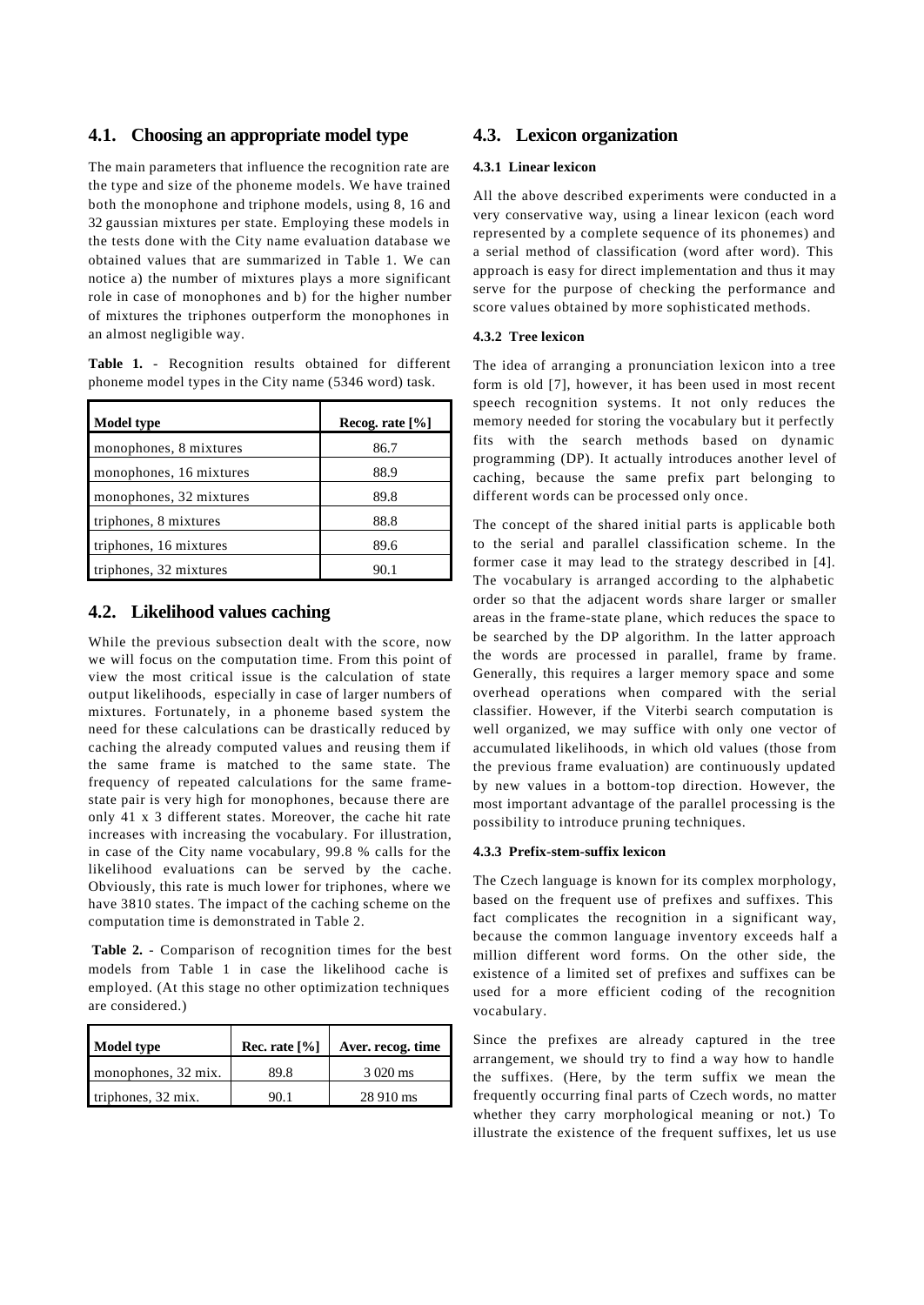examples taken from the vocabularies of the four evaluation databases:

- In the 360-word Names list, almost one third of the items end by syllables -*na*, -*la*, -*ta*, -*ka* or -*da*, 32 names include trailing parts -*slav* or -*slava*, etc.
- The Surnames set exhibits a feature, that is unique for Czech: female surnames. They differ from the male ones just by suffixes, the most frequent one being *ova*.
- In the City name list, almost 35 % names end by *-ice* or *-ovice*, 12% ends by -*ov*, and other 8 % end by *-in*, or  *any*.
- The Voc10k list is quite specific, because among the 10K tems, there are just about 4K different lexical words while the rest are morphological derivatives of the former.

In our experiments the suffixes have been derived on the statistic rather than morphologic base. For each vocabulary we found the final word parts that were at least two-phoneme long and occurred more than five times. The separation of the suffixes led to another reduction of the search space, similar to the prefix based tree arrangement. This is illustrated in Table 3.

Unlike the prefixes, the suffixes need a special care during the classification. They are handled in the way similar to connected word recognition. In practice it means that for each frame the initial parts of all the words are evaluated first and then the best hypotheses are passed to the corresponding suffix states. If it is done in the most straightforward way it leads to the one-best winner for each suffix. If *N*-best candidates are needed, e.g. for a potential second match, more instances of the most likely suffixes can be generated dynamically. The impact of using the suffixes on the classification time reduction is demonstrated in Table 4. In fact, it is not as significant as for prefixes, because the procedure requires some overhead computation. Moreover, its significance further decreases when pruning techniques are applied. Unlike them, however, the use of prefixes and suffixes does not introduce any loss of recognition accuracy.

**Table 3.** - Comparison of the total number of states that must be considered (in an exhaustive search) for three different lexicon arrangements.

| Total number of states for different types of lexicon |         |                                      |             |  |  |
|-------------------------------------------------------|---------|--------------------------------------|-------------|--|--|
| <b>Vocabulary</b>                                     |         | Lin. lexicon   Tree lexicon   Prefix | &<br>suffix |  |  |
| Names                                                 | 9 3 2 2 | 5 7 9 1                              | 3 5 6 3     |  |  |
| urnames                                               | 22 833  | 15 099                               | 8 737       |  |  |

| City names | 176 785 | 102.133 | 53 743 |
|------------|---------|---------|--------|
| Voc10K     | 278 546 | 15487   | 47 989 |

### **4.4. Pruning**

Pruning, i.e. cutting out the less likely hypothesis, is the most efficient way of the computation load reduction. On the other side, it is an heuristic approach that may have a negative impact on the recognition. For example, in case the word start was wrongly determined and shifted to the right, early hypothesis, that would eventually lead to the correct result, could be omitted. For this reason we were very conservative in setting the pruning threshold. The rule we applied was the pruning must not - in any single case - influence the score of the top *N* candidates. (We have chosen *N* to be 5.) This rule safes the accuracy and allows us to do an optional second-level match with these *N* candidates. Moreover, besides the primary state-based pruning we introduce also a similar treatment on the word level. A word hypothesis is taken out of consideration if all word states have been pruned off. The time reduction effect of the pruning schemes is summarized in Table 4.

**Table 4.** - Comparing various computation reduction schemes in the City name task

| Computation reduction technique used     | Aver. recog.<br>time [ms] |
|------------------------------------------|---------------------------|
| Serial classification, tree lexicon      | 1 250                     |
| Parallel classification, tree lexicon    | 2063                      |
| Parallel, prefix & suffix                | 1642                      |
| Parallel, prefix & suffix, state pruning | 1 1 6 5                   |
| Parallel, prefix & suffix, state & word  | 620                       |

### **4.5. Two-level classification**

If the classification procedure is arranged so that it generates an *N*-best list, we can utilize it in a second level match. Since the *N* is typically in range 3 to 10, the computation load of the method used at that second level does not play a significant role. In our system this final match is based on the triphone models.

## **5. EXPERIMENT RESULTS**

In this section we just summarize the results that were achieved with the four evaluation databases. The results correspond to the optimal setting of the recognition system, that was same for all four databases. It included an automatically derived prefix & suffix lexicon, state & word pruning, 32-mixture monophones at the first level